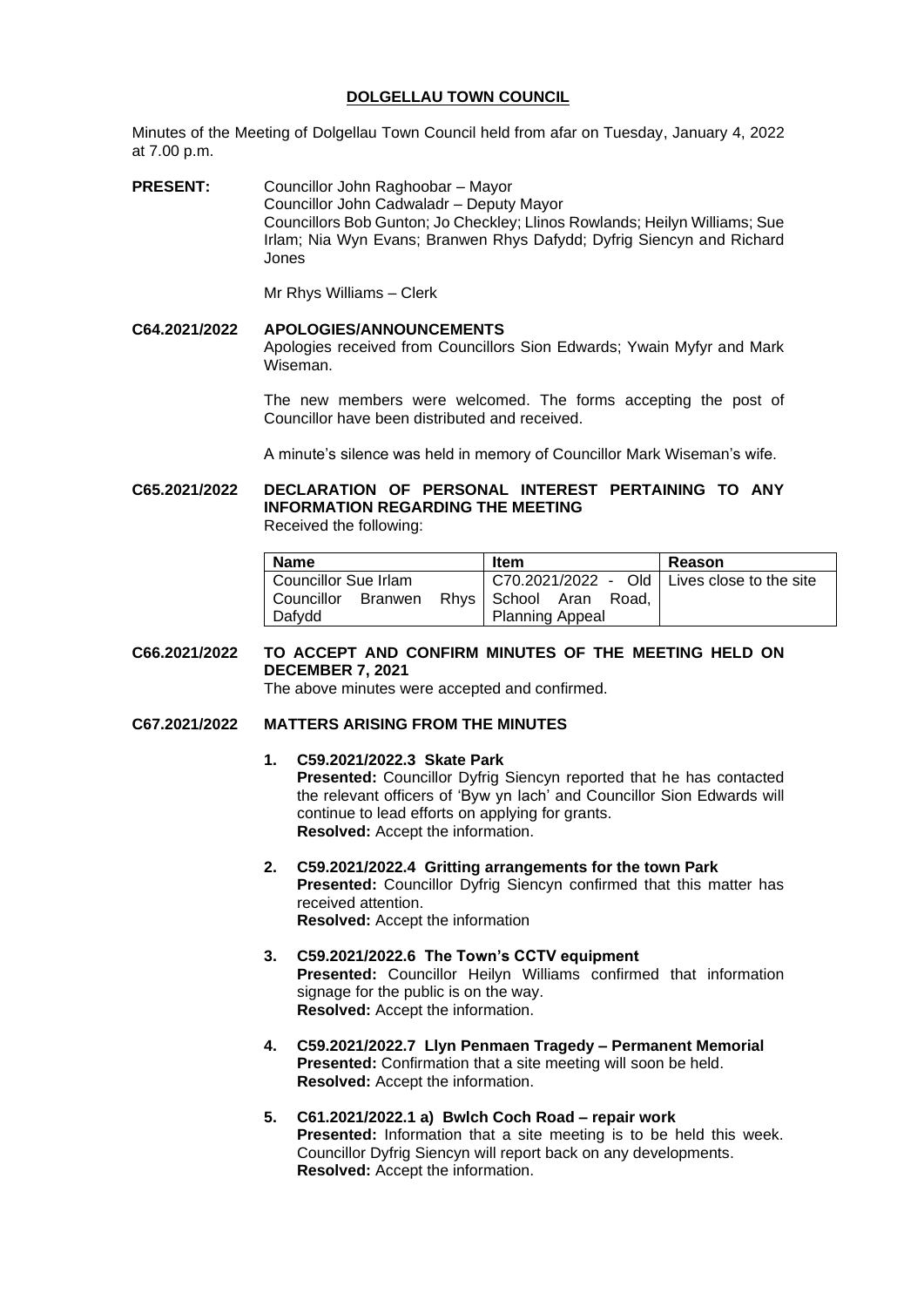# **6. C62.2021/2022.1 Felin Uchaf Wildlife Garden.**

**Presented:** Confirmation that a copy of the current lease is available. **Resolved:** For the Mayor and the Council's Press Officer to design an article for the local press – encouraging any interest from volunteers / organisation who may be interested in taking on this plot of land.

### **C68.2021/2022 FINANCIAL SITUATION AND REVIEW OF THE COUNCIL'S 2021/2022 9 MONTH BUDGET**

The financial situation was received from the Clerk. The 9-month budget review was accepted.

The following payments were confirmed:

| Date       | <b>Cheque No</b> | <b>Name</b>           | <b>Description</b>                            | Sum £   |
|------------|------------------|-----------------------|-----------------------------------------------|---------|
| 12.12.2021 | 103991           | R.J Electrics         | Christmas Lights                              | 1224.00 |
| 14.12.2021 | 103992           | Tindle Newspapers Ltd | Adverts                                       | 290.40  |
| 28.12.2021 | 103993           | Inland Revenue        | PAYE Decemb 2021                              | 71.67   |
| 28.12.2021 | 103994           | Geiriau Gwyn          | Translation                                   | 1584.00 |
| 04.01.2022 | 103995           | <b>Rhys Williams</b>  | January Salary 2022 & stamps<br>reimbursement | 296.85  |

### **Meeting of the Finance Sub-committee to be held on January 11, 2022 at 6.30 p.m.**

### **C69.2021/2022 SESSION FOR SHARING INFORMATION AND REPORTS**

### **1. Reports from Town Councillors**

- a) **Councillor Bob Gunton** volunteering with vaccination work. Has requested a quote for more Christmas lights for 2022. Further work on the horizon at Ffynnon Fair.
- b) **Councillor Jo Checkley** giving advice to residents on several matters.
- c) **Councillor John Cadwaladr, Sue Irlam, the Mayor, Bronwen Rhys Dafydd** – volunteer work with the vaccine.
- ch) **Councillor Richard Jones** arranged a quote for the repair work to the Marian tractor.
- d) **Councillor Sion Edwards** work with the Christmas lights.
- dd) **Councillor Richard Jones** work on repairing the Marian tractor. Need to know when the work on the road near Pant yr Odyn will be completed. **Resolved:** The Clerk to contact the Highways service.
- e) **Councillor Dyfrig Siencyn** 2 meetings with the Architect regarding the final work at the Free Library. New tables have arrived. Chairs to follow. Need to put pressure for the resurfacing work on the road near the old Court. **Resolved:** Councillor Dyfrig Siencyn to follow up.

### **2. Reports from County Councillors**

#### **i) Councillor Dyfrig Siencyn**

Continue to correspond with the local Cylch Meithrin regarding providing care service. Significant increase in the County's Covid figures. Meeting this week with officers from the Welsh Government. The 2022/2023 financial settlement was much better